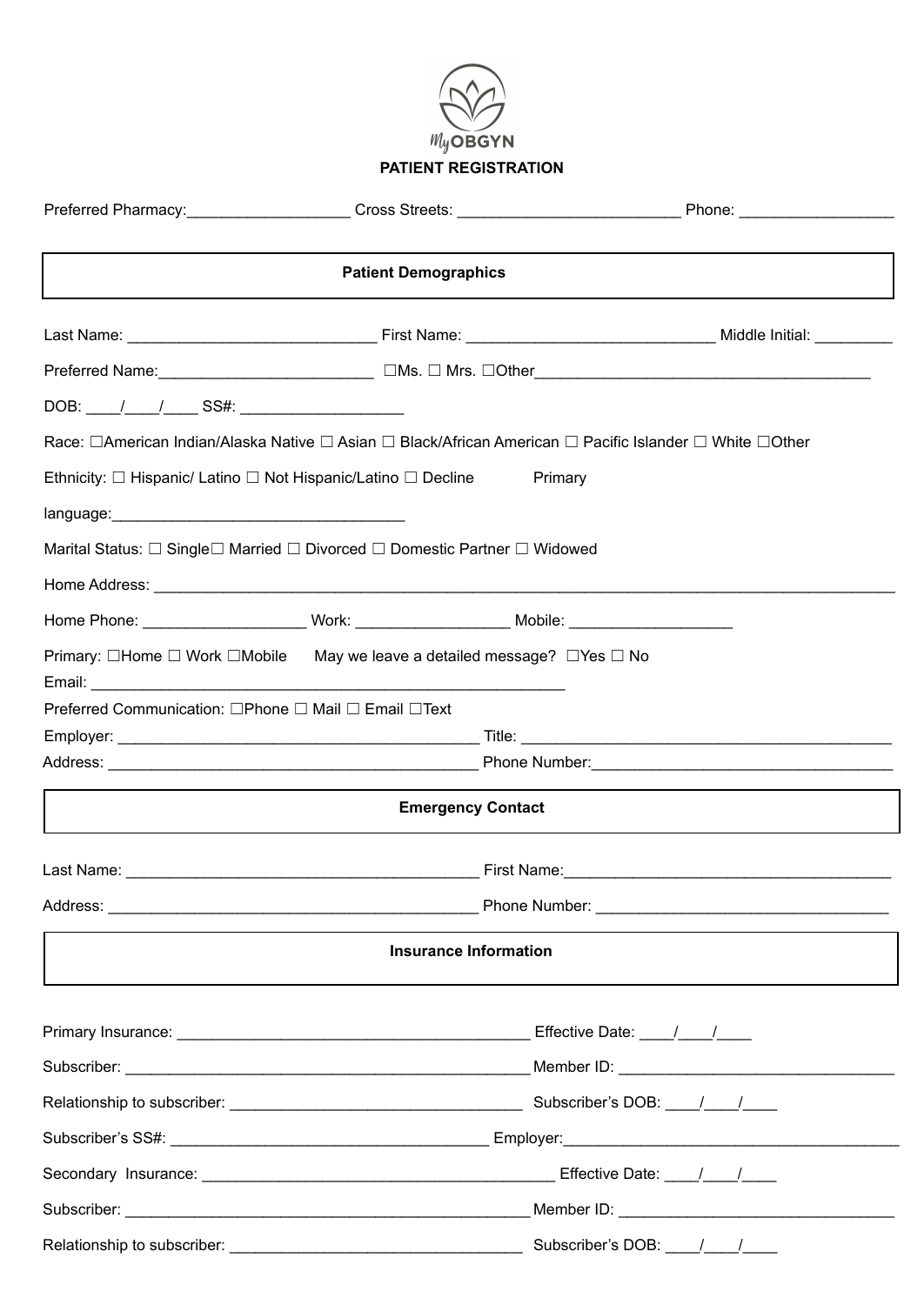Subscriber's SS#: \_\_\_\_\_\_\_\_\_\_\_\_\_\_\_\_\_\_\_\_\_\_\_\_\_\_\_\_\_\_\_\_\_\_\_\_\_Employer:\_\_\_\_\_\_\_\_\_\_\_\_\_\_\_\_\_\_\_\_\_\_\_\_\_\_\_\_\_\_\_\_\_\_\_\_\_\_\_

 $M_{\rm V}$ OBGYN

### **PLEASE READ THE FOLLOWING CAREFULLY:**

- You are responsible for knowing if your insurance is contracted with MyOBGYN.
- You are responsible for knowing your coverage and benefits.
- All deductibles, co-payments and applicable charges will be due at the time of service **NO EXCEPTIONS**.
- All surgery fees MUST be paid in advance of the surgical date **NO EXCEPTIONS**.
- For any FMLA/Disability forms there will be a one-time processing fee in the amount of \$50.00. It is your responsibility to present these forms to our office via our front desk staff. You will receive a call once the forms are ready for pick-up. Please allow at least 7-10 business days for completion of the paperwork, from date paperwork is received in the office.
- Should you need to cancel or reschedule an appointment, please call at least 24 hours in advance. Failure to do so could result in a \$25.00 fee. After three (3) missed appointments, the practice may at its discretion choose to discontinue your care.
- Ultrasound appointments that are cancelled, rescheduled and/or no-showed without a proper 24 hrs notice will result in a \$25 no-show fee. After 2 missed appointments the practice will no longer offer in-house ultrasound appointments, a referral for imaging services will be provided.
- LATE TO APPOINTMENT POLICY If you are an established patient and you arrive 15 minutes late or more to your appointment you will likely be asked to reschedule unless the physician's schedule can still accommodate you. Priority will be given to the patients who arrive on time and you may have to be worked in between them. This may mean you will have a considerable wait. If this is not convenient for you, you may choose to reschedule. One or two late patients cause the entire daily schedule to fall behind. This is an inconvenience to everyone. We strive to see every patient as close to their appointment time as possible.
- As a patient at MyOBGYN, I understand that I will be seen by all 3 Providers including Heather K. Bacala MD, Philip G. McLemore Jr. MD, Mary Engelhardt APRN/CNM.

**NOTE:** If your insurance requires you to utilize a particular laboratory, you will need to inform the nursing staff every time you are seen. If you are not sure whether your insurance company requires you to use a specific laboratory, please contact them directly for that information. There will be a separate bill from the lab for PAP SMEAR interpretation, cultures, urinalysis and other laboratory services.

### **Notice of Assignment of Benefits and Release of Medical Information**

The above information is complete and correct. I hereby guarantee payment of all charges incurred with this office. I hereby assign and direct my insurance company or companies to pay any and all benefits for my medical services directly to this office. I authorize the release of medical information requested by my insurance company or companies to insure payment on this account. I understand that should my insurance company or companies deny any submitted charges for any reason, I am responsible for payment of those charges. In the event of collection proceedings due to lack of payment on my part, I agree to pay any and all collection fees that may be added to my account in order to recover money due to MyOBGYN.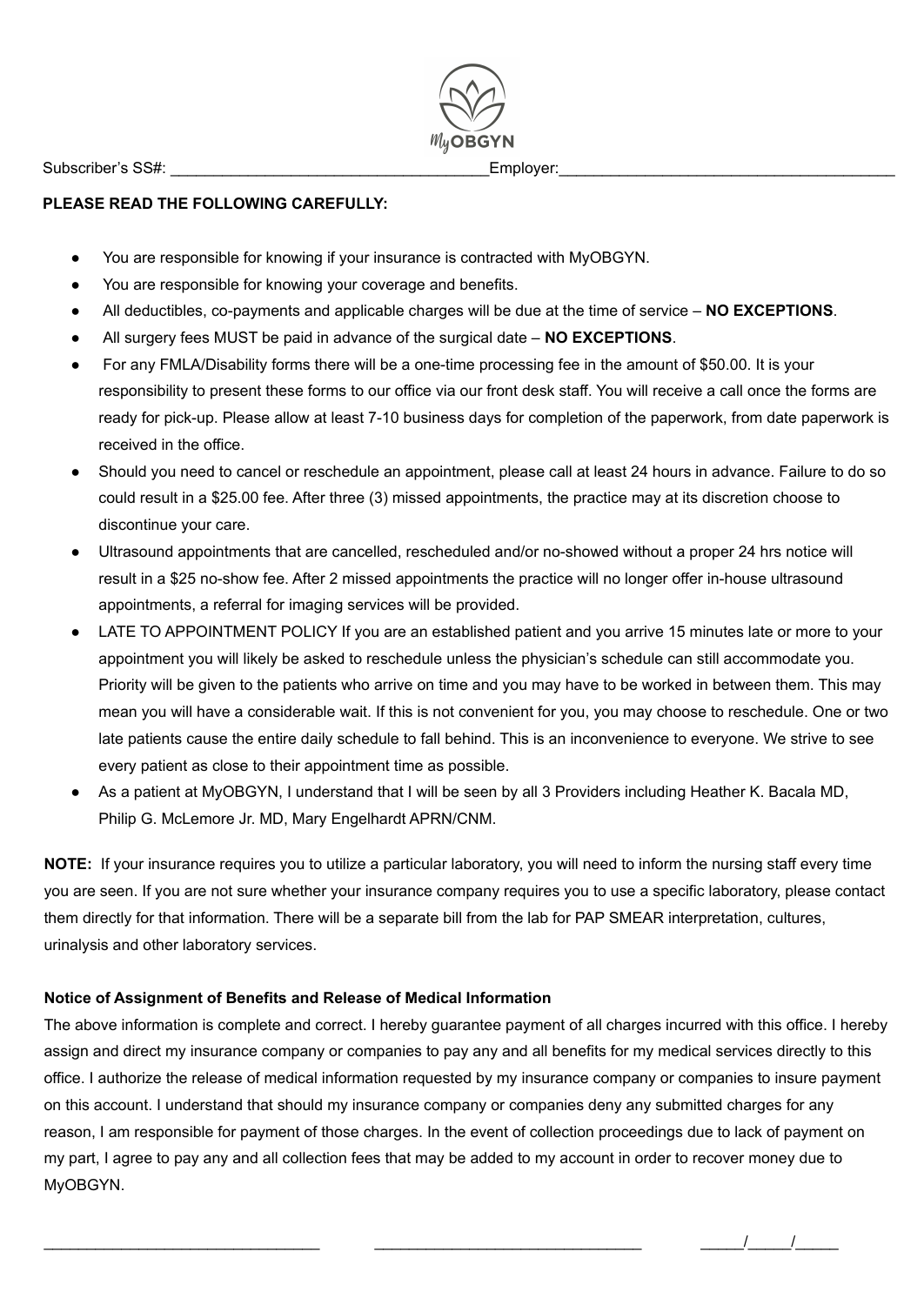

Patient/ Legal Guardian **Patient Legal Guardian Signature** Date

| Primary Care Provider: 2008 - 2009 - 2010 - 2010 - 2010 - 2010 - 2010 - 2010 - 2010 - 2010 - 2010 - 2010 - 20 |                      |                      |                                                                                 |  |
|---------------------------------------------------------------------------------------------------------------|----------------------|----------------------|---------------------------------------------------------------------------------|--|
| <b>Personal/ Medical History</b>                                                                              |                      |                      | <b>Gynecological History</b>                                                    |  |
| Anxiety/Depression                                                                                            |                      | $\Box$ Yes $\Box$ No | Last pap Smear: ________________________  normal $\Box$ Abnormal                |  |
| Anemia                                                                                                        | $\Box$ Yes           | $\Box$ No            |                                                                                 |  |
| Asthma/Lung Condition                                                                                         |                      | $\Box$ Yes $\Box$ No | Last Colonoscopy: ________________________ □ Normal □ Abnormal                  |  |
| <b>Arthritis</b>                                                                                              |                      | $\Box$ Yes $\Box$ No | Last DEXA Scan: ____________________ normal nabnormal                           |  |
| <b>Bleeding Disorders</b>                                                                                     |                      | $\Box$ Yes $\Box$ No |                                                                                 |  |
| <b>Bowel Disorders</b>                                                                                        |                      | $\Box$ Yes $\Box$ No | Previous treatment for abnormal pap smear?                                      |  |
|                                                                                                               |                      |                      | <b>□Colpo □Cryo □LEEP □Conization □N/A</b>                                      |  |
| <b>Diabetes</b>                                                                                               | $\Box$ Yes $\Box$ No |                      |                                                                                 |  |
| <b>Elevated Cholesterol</b>                                                                                   | $\Box$ Yes $\Box$ No |                      |                                                                                 |  |
| Endometriosis/ PCOS                                                                                           | $\Box$ Yes           | $\Box$ No            | Periods Occur Every ___________ Days and Last ________ days                     |  |
| <b>Heart Disease</b>                                                                                          | $\Box$ Yes $\Box$ No |                      | $\Box$ Heavy $\Box$ Clots $\Box$ Pain $\Box$ Cramping $\Box$ Irregular bleeding |  |
| High Blood Pressure                                                                                           | $\Box$ Yes $\Box$ No |                      |                                                                                 |  |
| Headaches                                                                                                     | $\Box$ Yes           | □ No                 |                                                                                 |  |
| Kidney Disease/ Stones                                                                                        | $\Box$ Yes $\Box$ No |                      |                                                                                 |  |
| Liver Disease/ Hepatitis                                                                                      | $\Box$ Yes           | $\Box$ No            | History of: $\Box$ Breast pain $\Box$ Infertility $\Box$ Fibroids               |  |
| <b>Stroke</b>                                                                                                 | $\Box$ Yes $\Box$ No |                      | $\Box$ Pain w/ intercourse $\Box$ Vaginal infections $\Box$ Leaking urine       |  |
| <b>Thyroid Disorders</b>                                                                                      | $\Box$ Yes $\Box$ No |                      | Decrease in sex drive? $\Box$ Yes $\Box$ No                                     |  |
| Other:                                                                                                        |                      |                      |                                                                                 |  |

## **Have you ever been diagnosed with any of the following**:

| <b>SUCIAI FISLUIV</b>              |                      |  |  |  |
|------------------------------------|----------------------|--|--|--|
| □Married □ Single□ Divorced        |                      |  |  |  |
| $\Box$ Widowed $\Box$ Separated    |                      |  |  |  |
| Do you smoke? $\Box$ Yes $\Box$ No |                      |  |  |  |
| Packs per day:                     |                      |  |  |  |
| Do you drink? $\Box$ Yes $\Box$ No |                      |  |  |  |
| How much?                          |                      |  |  |  |
| Street drugs:                      |                      |  |  |  |
| Marijuana                          | $\Box$ Yes $\Box$ No |  |  |  |
| Sexual Preference:                 |                      |  |  |  |
| Allergies (include medications)    |                      |  |  |  |
|                                    |                      |  |  |  |

| <b>Social History</b>              |                      | Gonorrhea          | $\Box$ Yes $\Box$ No |           |
|------------------------------------|----------------------|--------------------|----------------------|-----------|
| □Married □ Single□ Divorced        |                      | Chlamydia          | $\Box$ Yes           | $\Box$ No |
| $\Box$ Widowed $\Box$ Separated    |                      | Herpes (Genital)   | $\Box$ Yes           | $\Box$ No |
| Do you smoke? $\Box$ Yes $\Box$ No |                      | HPV/ Genital warts | $\Box$ Yes $\Box$ No |           |
| Packs per day: _______             |                      | Hepatitis B or C   | $\Box$ Yes           | $\Box$ No |
| Do you drink?                      | $\Box$ Yes $\Box$ No | <b>HIV</b>         | $\Box$ Yes           | $\Box$ No |
| How much?                          |                      | Syphilis           | $\Box$ Yes           | $\Box$ No |

Sexual Preference: \_\_\_\_\_\_\_\_\_\_\_\_\_\_\_\_\_ Birth Control Method: \_\_\_\_\_\_\_\_\_\_\_\_\_\_\_\_\_\_\_\_\_\_\_\_\_\_\_\_\_\_\_

Allergies (include medications) Previous birth control methods:\_\_\_\_\_\_\_\_\_\_\_\_\_\_\_\_\_\_\_\_\_\_\_\_

 $\_$  , and the set of the set of the set of the set of the set of the set of the set of the set of the set of the set of the set of the set of the set of the set of the set of the set of the set of the set of the set of th **\_\_\_\_\_\_\_\_\_\_\_\_\_\_\_\_\_\_\_\_\_\_\_\_\_\_\_\_\_\_\_\_\_\_\_\_\_\_ \_\_\_\_\_\_\_\_\_\_\_\_\_\_\_\_\_\_\_\_\_\_\_\_\_\_\_\_\_\_\_\_\_\_\_\_\_\_\_\_\_\_\_\_\_\_\_\_\_\_\_\_\_\_**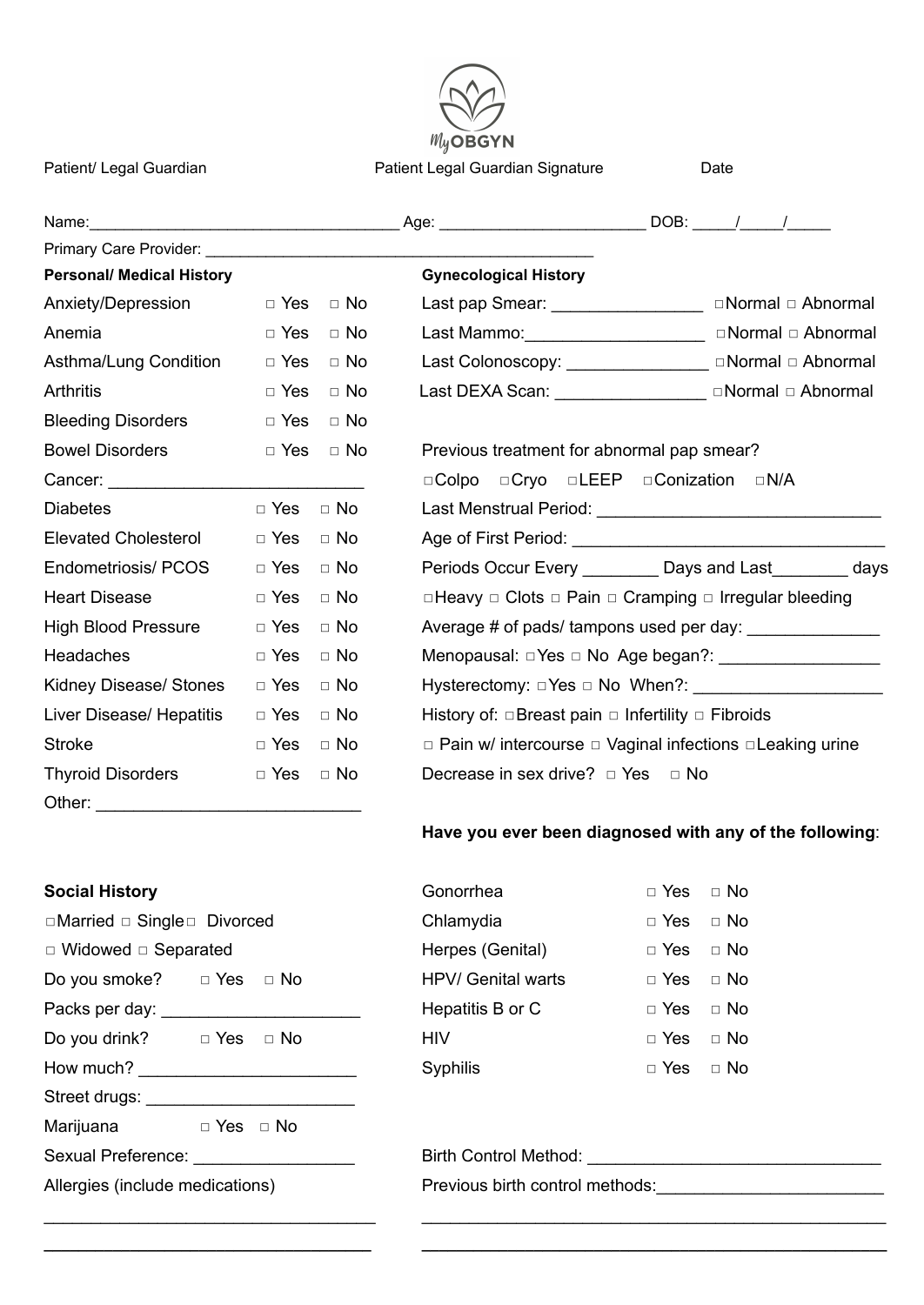

| <b>Pregnancy History</b> |                            |                                    |                                                                                                                                                                                                                                |                         |                 |                                                                                                            |
|--------------------------|----------------------------|------------------------------------|--------------------------------------------------------------------------------------------------------------------------------------------------------------------------------------------------------------------------------|-------------------------|-----------------|------------------------------------------------------------------------------------------------------------|
|                          |                            |                                    |                                                                                                                                                                                                                                |                         |                 | Total number of pregnancies: ___________ Miscarriages: __________ Abortions: __________ Ectopic: _________ |
|                          | Live Births: _____________ |                                    |                                                                                                                                                                                                                                |                         |                 |                                                                                                            |
| Date                     | Gestational<br>Age         | <b>Birth Weight</b>                | Gender                                                                                                                                                                                                                         | Vaginal or<br>C-Section |                 | Complications                                                                                              |
|                          |                            |                                    |                                                                                                                                                                                                                                |                         |                 |                                                                                                            |
|                          |                            |                                    |                                                                                                                                                                                                                                |                         |                 |                                                                                                            |
|                          |                            |                                    |                                                                                                                                                                                                                                |                         |                 |                                                                                                            |
|                          |                            |                                    |                                                                                                                                                                                                                                |                         |                 |                                                                                                            |
|                          |                            |                                    |                                                                                                                                                                                                                                |                         |                 |                                                                                                            |
|                          |                            |                                    |                                                                                                                                                                                                                                |                         |                 |                                                                                                            |
|                          |                            |                                    |                                                                                                                                                                                                                                |                         |                 |                                                                                                            |
|                          |                            |                                    |                                                                                                                                                                                                                                |                         |                 |                                                                                                            |
|                          |                            |                                    |                                                                                                                                                                                                                                |                         |                 |                                                                                                            |
|                          |                            |                                    |                                                                                                                                                                                                                                |                         |                 |                                                                                                            |
| <b>Surgical History</b>  |                            |                                    |                                                                                                                                                                                                                                |                         |                 |                                                                                                            |
| Ablation                 |                            | Date: _________________            |                                                                                                                                                                                                                                | Laparoscopy             |                 |                                                                                                            |
| Breast surgery           |                            | Date: _________________            |                                                                                                                                                                                                                                |                         | Ovaries removed |                                                                                                            |
| D&C                      |                            | Date: ________________             |                                                                                                                                                                                                                                | <b>Tubal ligation</b>   |                 | Date: __________________                                                                                   |
| Hysterectomy             |                            |                                    |                                                                                                                                                                                                                                |                         |                 |                                                                                                            |
|                          |                            |                                    |                                                                                                                                                                                                                                |                         |                 | □ Appendectomy □ Back Surgery □ Bowel □ Fibroid removal □ Gallbladder □ Tonsillectomy                      |
|                          |                            |                                    |                                                                                                                                                                                                                                |                         |                 |                                                                                                            |
|                          |                            |                                    |                                                                                                                                                                                                                                |                         |                 |                                                                                                            |
| <b>Family History</b>    |                            |                                    |                                                                                                                                                                                                                                |                         |                 |                                                                                                            |
|                          |                            | Breast Cancer $\Box$ Yes $\Box$ No |                                                                                                                                                                                                                                |                         |                 |                                                                                                            |
|                          |                            | Ovarian Cancer □ Yes □ No          | Family Member: 2008 Company of the Manual Account of the Manual Account of the Manual Account of the Manual Account of the Manual Account of the Manual Account of the Manual Account of the Manual Account of the Manual Acco |                         |                 |                                                                                                            |
|                          | Colon Cancer DYes D No     |                                    |                                                                                                                                                                                                                                |                         |                 |                                                                                                            |
|                          |                            |                                    |                                                                                                                                                                                                                                |                         |                 |                                                                                                            |

| Dose: | Frequency: |
|-------|------------|
| Dose: | Frequency: |
| Dose: | Frequency: |
| Dose: | Frequency: |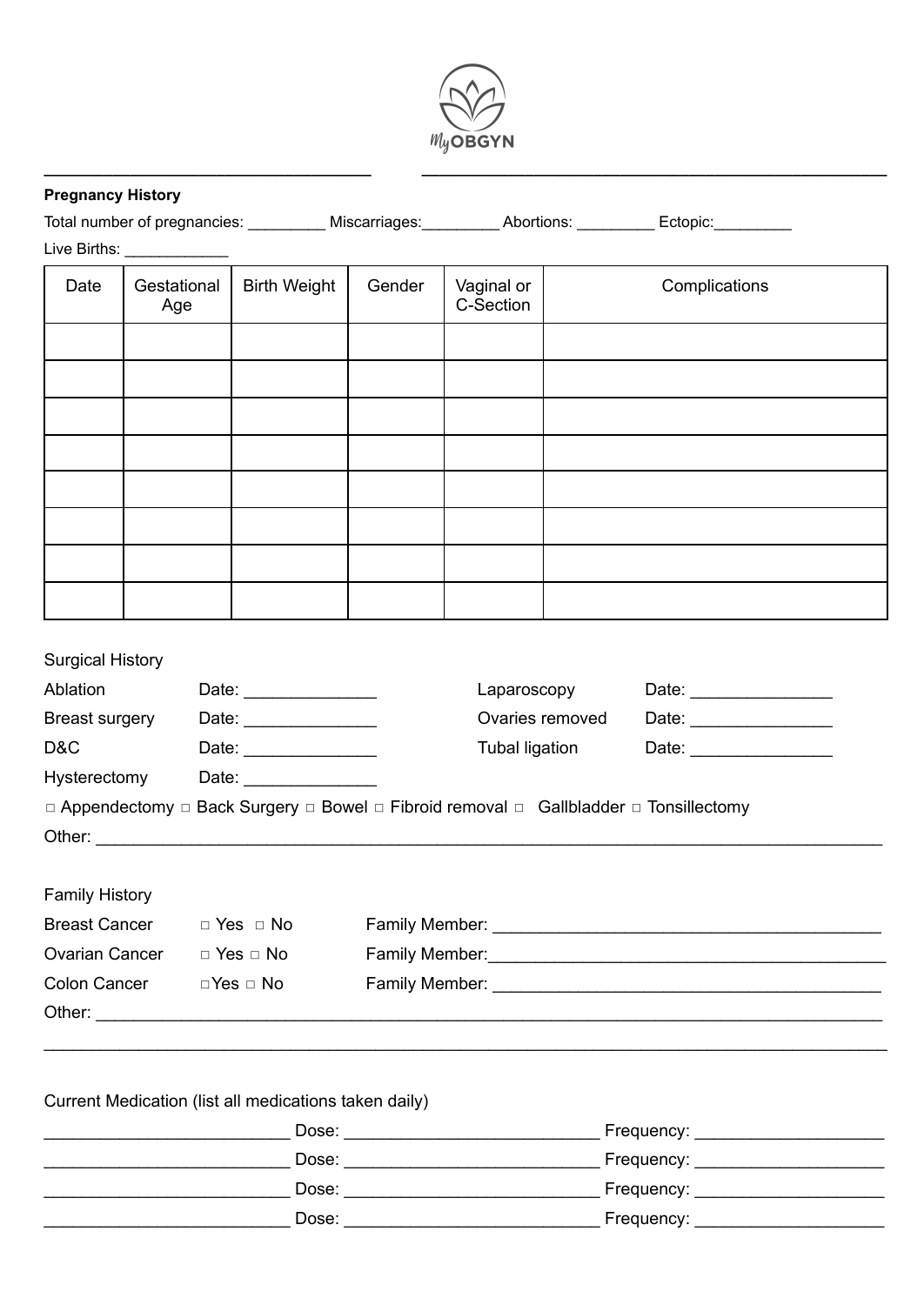

# **Electronic Prescription (ePriscribing) Consent Form**

ePrescribing is defined as a physician's ability to electronically send an accurate, error free, and understandable prescription directly to a pharmacy. Congress has determined that the ability to electronically send prescriptions is an important element in improving the quality of patient care.

Benefits data are maintained for health insurance providers by organizations known as Pharmacy Benefits Managers (PBM). PBMs are third party administrators of prescription drug programs whose primary responsibilities are processing and paying prescription drug claims. They also develop and maintain formularies, which are lists of dispensable drugs covered by a particular drug benefit plan.

The Medicare Modernization Act (MMA) 2003 listed standards that have to be included in an ePrescribe program. These include:

- Formulary and benefit transactions-- Gives the prescriber information about which drugs are covered by the drug benefit plan.
- Medication history transactions--Provides the physician with information about medications the patient is already taking prescribed by any provider, to minimize the number of adverse drug events.

By signing this consent form you are agreeing that MyOBGYN can request and use your prescription medication history from other healthcare providers and/or third party pharmacy benefit payors for treatment purposes.

|                                                                                                                                                                                                                                | DOB: $\frac{1}{\sqrt{2}}$     |  |  |
|--------------------------------------------------------------------------------------------------------------------------------------------------------------------------------------------------------------------------------|-------------------------------|--|--|
|                                                                                                                                                                                                                                | Date: $\frac{1}{\sqrt{2\pi}}$ |  |  |
| Relationship (if other than patient): Next and the set of the set of the set of the set of the set of the set of the set of the set of the set of the set of the set of the set of the set of the set of the set of the set of |                               |  |  |
| <b>Consent Denied:</b>                                                                                                                                                                                                         | Date:                         |  |  |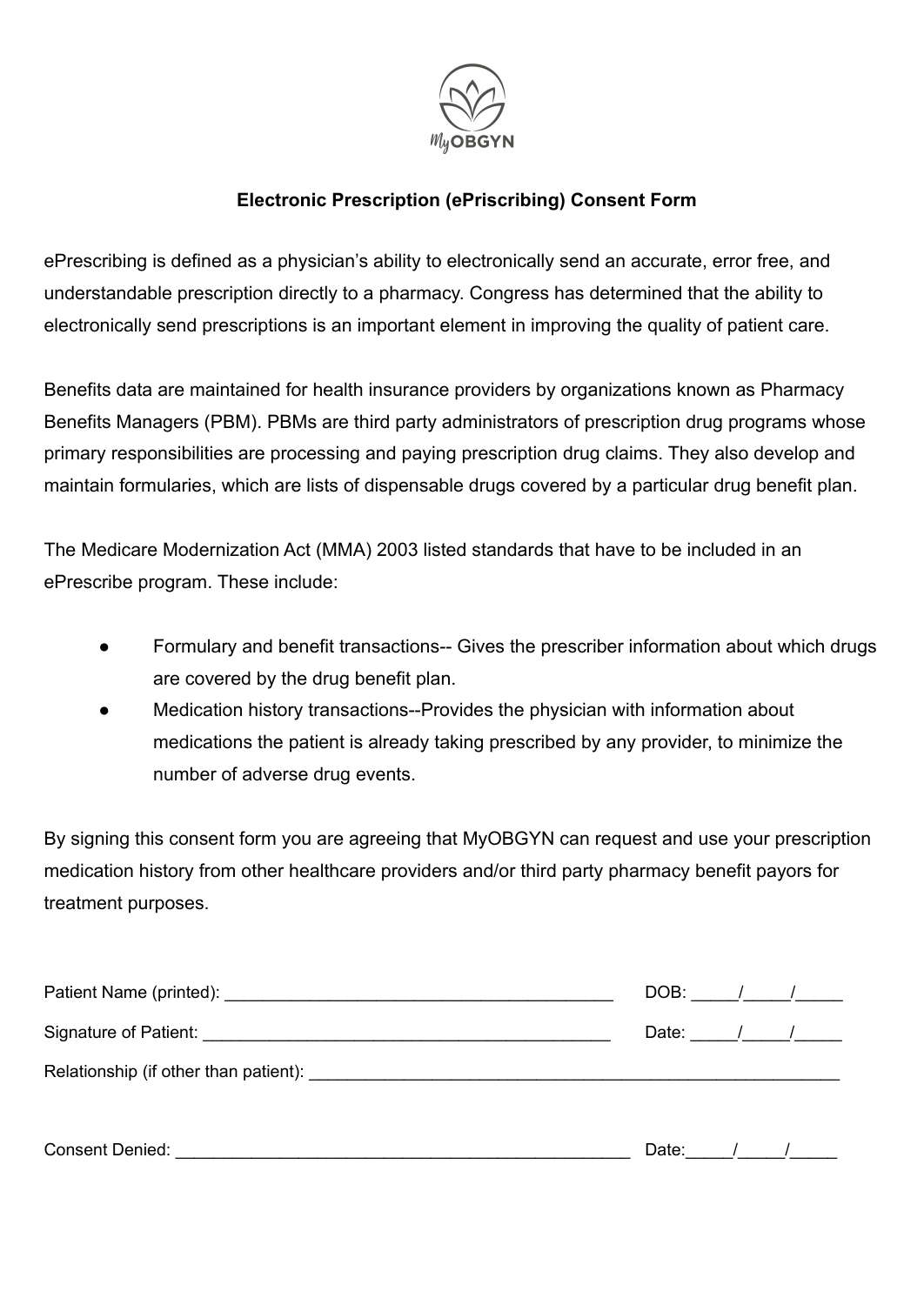

### **Notice of Privacy Practices NPP**

This Notice describes how medical Information about you may be used and disclosed and how you can get access **to this information. Please Review Carefully.**

#### **Who Will Follow This Notice**

We may use your medical information for treatment, payment, Practice or Facility operations, research or fundraising purposes as described in this notice. All employees of My OBGYN follow these privacy practices. The physicians on our medical staff will also follow this notice when they work at the Practice or Facility.

### **About This Notice**

This notice will tell you about the ways we may use and disclose medical information about you. We also describe your rights and certain obligations we have regarding the use and disclosure of medical information. We are required by law to:

- make sure that medical information that identifies you is keptprivate;
- give you this notice of our legal duties and privacy practices with respect to your medical information;
- follow the terms of the notice that is currently in effect; and
- notify individuals, either known or reasonably believed to be affected, following a breach of unsecured protected health information.

### **How We May Use and Disclose Medical Information About You**

The following categories describe different ways that we use and disclose medical information. For each category of uses or disclosures, we will explain what we mean and give examples. Not every use or disclosure in a category will be listed. However, all of the ways we are permitted to use and disclose information will fall within one or more of the categories.

**For Treatment**: We may use medical information about you to provide you with medical treatment or services. We may disclose medical information about you to doctors, nurses, technicians, medical students or other Practice or Facility personnel who are involved in your care. Different departments of the Practice or Facility also may share medical information about you in order to coordinate the different services you may need, such as prescriptions, lab work and imaging services. We also may disclose medical information about you to people outside the Practice or Facility who may be involved in your medical care.

**For Payment:** We may use and disclose medical information about you so that we may bill for treatment and services you receive at the Practice or Facility and collect payment from you, an insurance company or another party. For example, we may need to give information about the medical care you received at the Practice or Facility to your health plan so that the plan will pay us or reimburse you for the applicable treatment. We may also tell your health plan about a treatment you are going to receive in order to obtain prior approval or to determine whether your plan will cover the treatment. We may also disclose information about you to other healthcare facilities for purposes of payment as permitted by law.

**Appointment Reminders:** We may use and disclose medical information to contact you to remind you that you have an appointment for treatment or medical care.

**Treatment Alternatives:** We may use and disclose medical information to tell you about possible treatment options that may be of interest to you.

**For Healthcare Operations**: We may use and disclose medical information about you for operations of the Practice or Facility. These uses and disclosures are necessary to run the Practice or Facility and make sure that all of our patients receive quality care. For example, we may use medical information to evaluate the performance of our staff in caring for you. We may als combine medical information about many patients to decide what additional services the Practice or Facility should offer, what services are not needed and whether certain new treatments are effective. We may also combine medical information we have with medical information from other Practices or Facilities to compare our performance and to make improvements in the care and services we offer. We may also disclose information to doctors, nurses, technicians,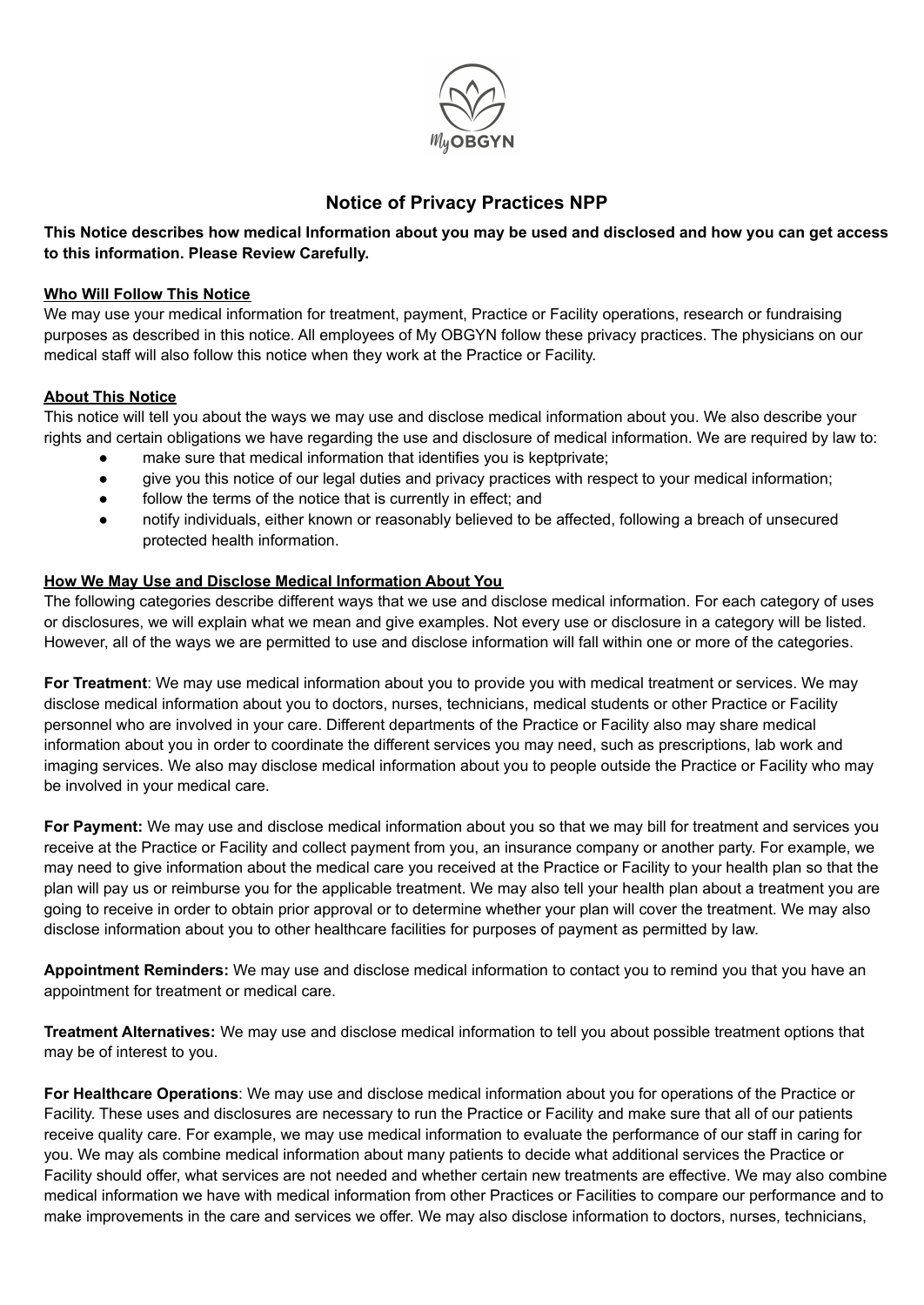

medical students and other Practice or Facility personnel for educational purposes. We may also disclose information about you to other healthcare facilities as permitted by law.

**Health-Related Benefits and Services:** We may use and disclose medical information to tell you about health-related benefits or services that may be of interest to you.

**Individuals Involved in Your Care or Payment for Your Care**: We may release medical information about you to a friend or family member who is involved in your medical care. We may also give information to someone who helps pay for your care. In addition, we may disclose medical information about you to an entity assisting in a disaster relief effort so that your family can be notified about your condition, status and location.

**Research:** Under certain circumstances, we may use and disclose medical information about you for research purposes. For example, a research project may involve comparing the health and recovery of all patients who received one medication to those who received another for the same condition. All research projects, however, are subject to a special approval process. This process evaluates a proposed research project and its use of medical information to balance research needs with patients' needs for privacy of their medical information. Before we use or disclose medical information for research, the project will be approved through this process. However, we may disclose medical information about you to people preparing to conduct a research project, for example, to help them look for patients with specific medical needs, so long as the medical information they review does not leave the Practice or Facility. When required by law, we will ask for your specific written authorization if the researcher will have access to your name, address or other information that reveals who you are or will be involved in your care at the Practice or Facility.

**As Required By Law:** We will disclose medical information about you when required to do so by federal, state or local law.

**To Avert a Serious Threat to Health or Safety:** We may use and disclose medical information about you when necessary to prevent a serious threat to your health and safety or the health and safety of the public or another person.

#### **Special Situations**

Nevada State Law. Special privacy protections apply to genetic information. Some parts of this general Notice of Privacy Practices may not apply to these types of information. If your treatment involves this information, you will be provided an explanation of how the information will be protected. For further information, please contact the Privacy Officer. This contact information is listed on the last page of this Notice.

**Organ and Tissue Donation:** If you are an organ or tissue donor, we may release medical information about you to organizations that handle organ procurement or organ, eye or tissue transplantation or to an organ donation bank.

**Military and Veterans:** If you are a member of the armed forces of the United States or another country, we may release medical information about you as required by military command authorities.

**Workers' Compensation:** We may release medical information about you for workers' compensation or similar programs.

**Public Health Risks:** We may disclose to authorized public health or government officials medical information about you for public health activities. These activities generally include the following:

- to a person subject to the jurisdiction of the Food and Drug Administration (FDA) for purposes related to the quality, safety or effectiveness of an FDA- regulated product or service;
- to prevent or control disease, injury or disability;
- to report disease or injury;
- to report births and deaths;
- to report child abuse or neglect;
- to report reactions to medications and food or problems with products;
- to notify people of recalls or replacements of products they may be using;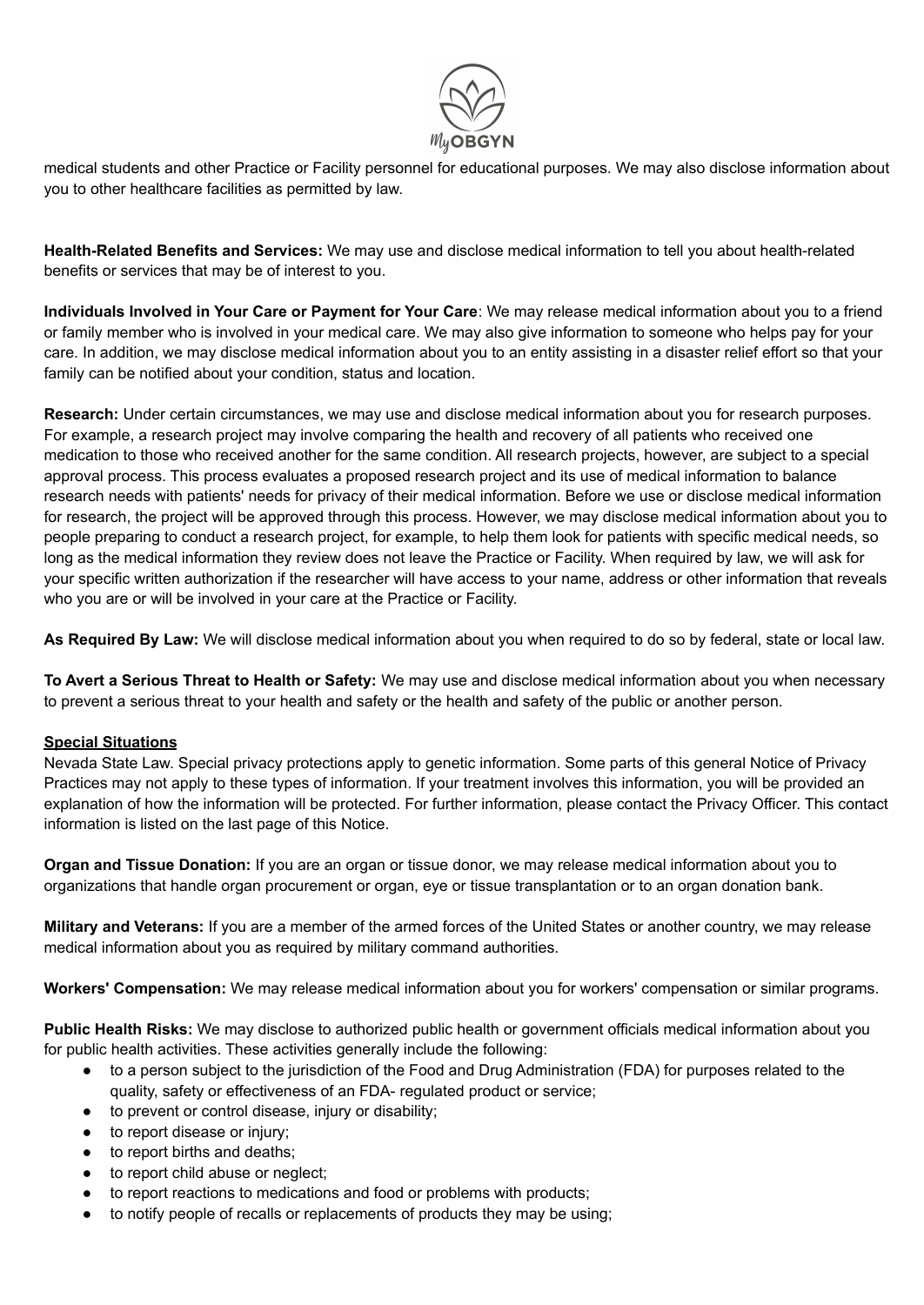

- to notify a person who may have been exposed to a disease or may be at risk for contracting or spreading a disease or condition;
- to notify the appropriate government authority if we believe a patient has been the victim of abuse, neglect or domestic violence. We will only make this disclosure if you agree or when required or authorized bylaw.

**Health Oversight Activities:** We may disclose medical information about you to a health oversight agency for activities authorized by law. These oversight activities include, for example, audits, investigations, inspections and licensure.

**Lawsuits and Disputes**: If you are involved in a lawsuit or a dispute, we may disclose medical information about you in response to a court or administrative order. We may also disclose medical information about you in response to a subpoena, discovery request or other legal demand by someone else involved in the dispute, but only if efforts have been made to tell you about the request or to obtain an order protecting the information requested.

**Law Enforcement:** We may release medical information about you if asked to do so by a law enforcement official:

- in response to a court order, subpoena, warrant, summons or similar process;
- to identify or locate a suspect, fugitive, material witness or missing person;
- about the victim of a crime if, under certain circumstances, we are unable to obtain the person's agreement;
- about a death we believe may be the result of criminal conduct;
- about criminal conduct at the Practice or Facility or by healthcare providers affiliated with the Practice or Facility;
- in emergency circumstances to report a crime, the location of the crime or victims, or the identity, description or location of the person who committed the crime; and
- to authorized federal officials so they may provide protection for the President and other authorized persons or conduct special investigations.

**Coroners, Medical Examiners and Funeral Directors**: We may release medical information about you to a coroner or medical examiner. This may be necessary, for example, to identify a deceased person or determine the cause of death. We may also release medical information to funeral directors so they can carry out their duties.

**National Security and Intelligence Activities**: We may release medical information about you to authorized federal officials for intelligence, counterintelligence and other national security activities authorized by law.

**To a School:** We may disclose information to a school, about an individual who is a student or prospective student of the school, if:

- The protected health information that is disclosed is limited to proof of immunization;
- The school is required by State or other law to have such proof of immunization prior to admitting the individual;and
- The covered entity obtains and documents the agreement to the disclosure from either:

◌A parent, guardian, or other person acting in loco parentis of the individual, if the individual is an unemancipated minor; or

◌The individual, if the individual is an adult or emancipated minor.

#### **Your Rights Regarding Medical Information About You**

You have the following rights regarding medical information we maintain about you:

**Right to Inspect and Copy:** You have the right to inspect and copy medical information that may be used to make decisions about your care. Usually, this includes medical and billing records. This right does not include psychotherapy notes, information compiled for use in a legal proceeding or certain information maintained by laboratories. In order to inspect and copy medical information that may be used to make decisions about you, you must submit your request in writing to the Privacy Officer listed on the last page of this Notice for the location at which you were treated. If you request a copy of the information, we may charge a fee for the costs of copying, mailing or other supplies associated with your request. We may deny your request to inspect and copy in certain limited circumstances. If you are denied access to medical information, you may request in writing that the denial be reviewed. To request a review, contact the Privacy Office. This contact information is listed on the last page of this Notice. A licensed healthcare professional will conduct the review. We will comply with the outcome of the review.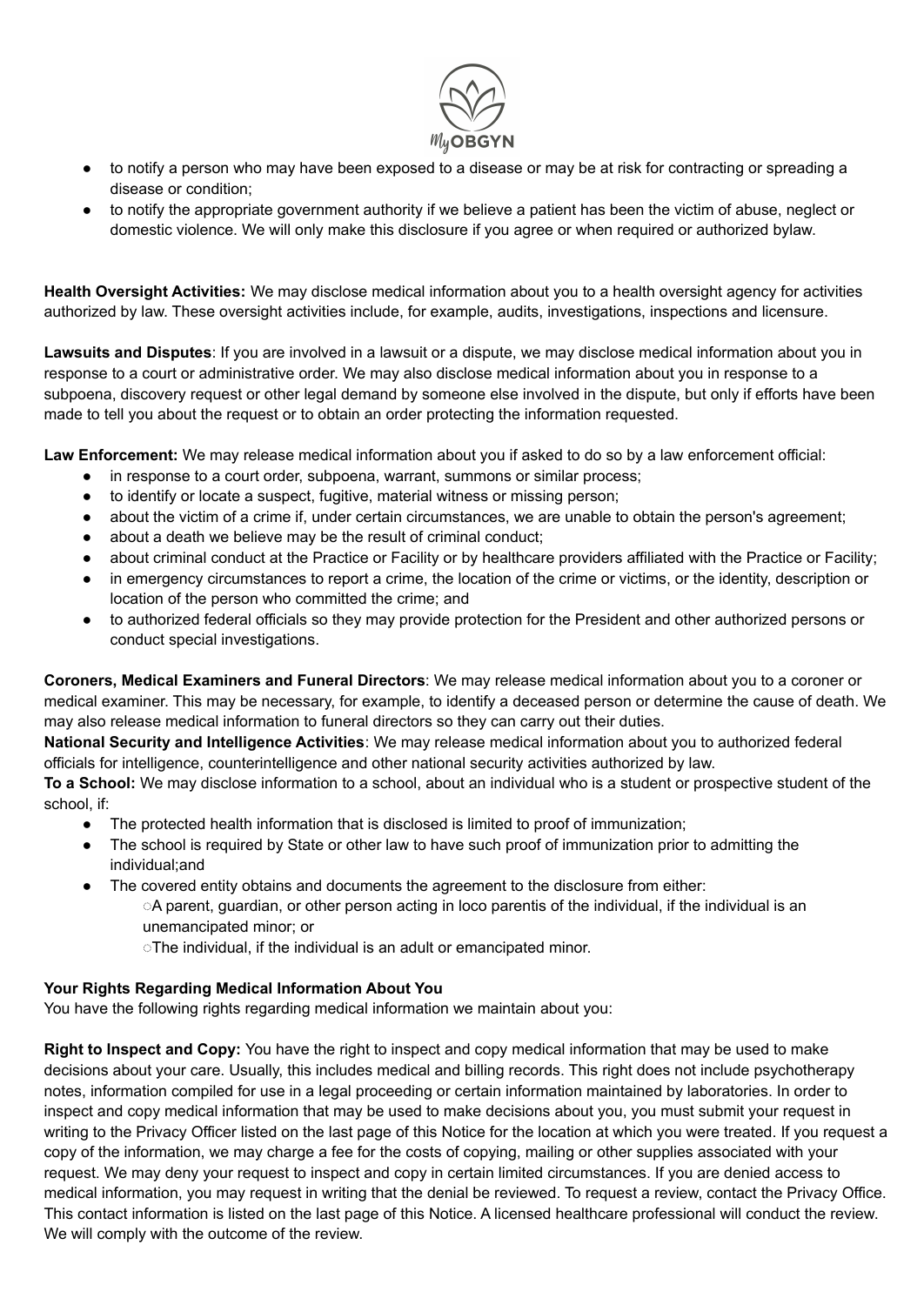

**Right to Amend**: If you think that medical information we have about you is incorrect or incomplete, you may ask us to amend the information. You have the right to request an amendment for as long as the information is kept by or for the Practice or Facility. To request an amendment, your request must be made in writing and submitted to the Privacy Officer, listed on the last page of this Notice, for the location at which you were treated. In addition, you must give a reason that

supports your request. We may deny your request for an amendment if it is not in writing or does not include a reason to support the request. In addition, we may deny your request if you ask us to amend information that:

- was not created by us, unless the person or entity that created the information is no longer available to make the amendment;
- is not part of the medical information kept by or for the Practice or Facility
- is not part of the information that you would be permitted to inspect and copy;or
- is accurate and complete.

We will provide you with a written notice of action we take in response to your request for an amendment.

**Right to an Accounting of Disclosures**: You have the right to request an "accounting of disclosures." This is a list of certain disclosures we made of medical information about you. We are not required to account for any disclosures you specifically requested or for disclosures related to treatment, payment or healthcare operations or made pursuant to an authorization signed by you. To request an accounting of disclosures, you must submit your request in writing to the Privacy Office. This contact information is listed on the last page of this Notice. Your request must state a time period, which may not be longer than six years and may not include dates before April 14, 2003. We will attempt to honor your request. If you request more than one accounting in any 12-month period, we may charge you for our reasonable retrieval, list preparation and mailing costs for the second and subsequent requests. We will notify you of the costs involved and you may choose to withdraw or modify your request at that time before any costs are incurred.

**Right to Request Restrictions**: You have the right to request a restriction or limitation on the medical information we use or disclose about you for treatment, payment or healthcare operations. You also have the right to request a limit on the medical information we disclose about you to someone who is involved in your care or the payment for your care, such as a family member or friend. Additionally, you can request restrictions on medical information disclosed to a health plan if the disclosure is for the purpose of carrying out payment or health care operations and is not otherwise required by law, and the information pertains solely to a health care item or service for which you, or person other than the health plan on your behalf, has paid us in full. To request a restriction, you must contact the Privacy Office. This contact information is listed on the last page of this Notice.

**We are not required to agree to your request**: If we agree to your request, we will comply with your request unless the information is needed to provide you emergency treatment. You may terminate the restriction at any time. If we terminate the restriction, we will notify you of the termination. We are not able to terminate or refuse your request for restrictions to disclosures to health plans if the disclosure is for the purpose of carrying out payment or health care operations and is not otherwise required by law, and the information pertains solely to a health care item or service for which you, or person other than the health plan on your behalf, has paid us in full.

**Right to Request Confidential Communications:** You have the right to request that we communicate with you about medical matters in a certain way or at a certain location. For example, you can ask that we only contact you at work or by mail. To request confidential communications, you must submit a written request to the Privacy Office. This contact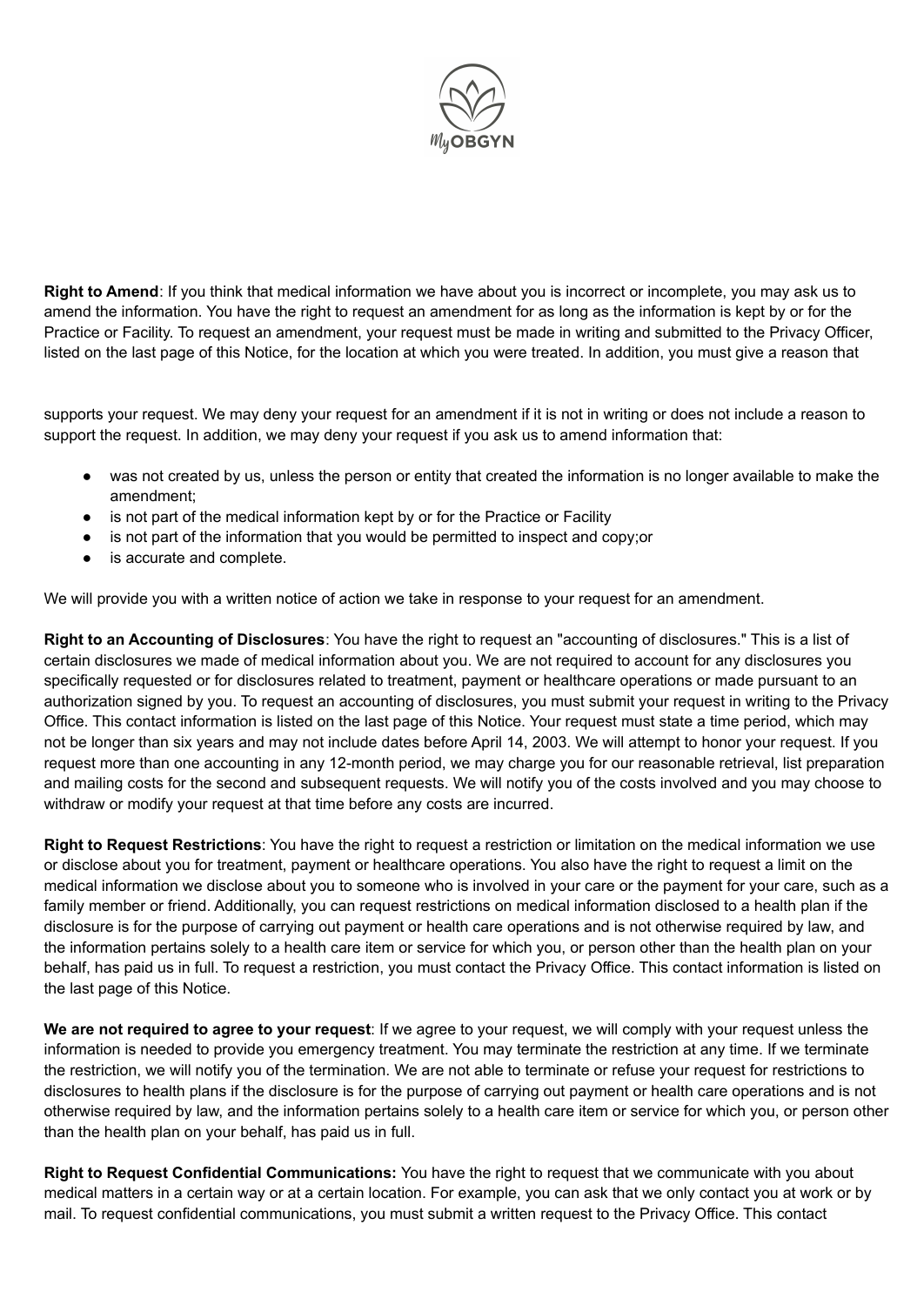

information is listed on the last page of this Notice. We will not ask you the reason for your request. Your request must specify how or where you wish to be contacted. We will attempt to accommodate reasonable requests.

**Right to a Paper Copy of This Notice:** You have the right to a paper copy of this Notice at your first treatment encounter at the Practice or Facility. You may get an additional copy of this Notice at any time by contacting the Privacy Office. This contact information is listed on the last page of this Notice.

### **Changes to this Notice**

We reserve the right to change this Notice. We reserve the right to make the revised or changed Notice effective for medical information about you we already have as well as any information we receive in the future. We will post copies of the current Notice at the Practice or Facility. The Notice will contain on the first page, in the bottom right-hand comer, the effective date. In addition, each time you register at the Practice or Facility for treatment or healthcare services, we will provide available copies of the current Notice. Any revisions to our Notice will also be posted on our website.

#### **Complaints**

If you believe your privacy rights have been violated, you may file a complaint with the Practice or Facility or with the Secretary of the Department of Health and Human Services, Office of Civil Rights. To file a complaint with the Practice or Facility, please call or write to the Privacy Office. This contact information is listed on the last page of this Notice. You will not be penalized for filing a complaint.

#### **Other Uses of Medical Information**

Other uses and disclosures of medical information not described in this Notice or the laws that apply to us will be made only with your written authorization on a Practice or Facility authorization form. If you provide us authorization to use or disclose medical information about you, you may revoke that authorization, in writing, at any time. If you revoke your authorization, we will no longer use or disclose medical information about you for the reasons covered by your written authorization. However, we may continue to use or disclose that information to the extent we have relied on your authorization. You also understand that we are unable to take back any disclosures we have already made with your authorization, and that we are required to retain our records of the care that we provided to you.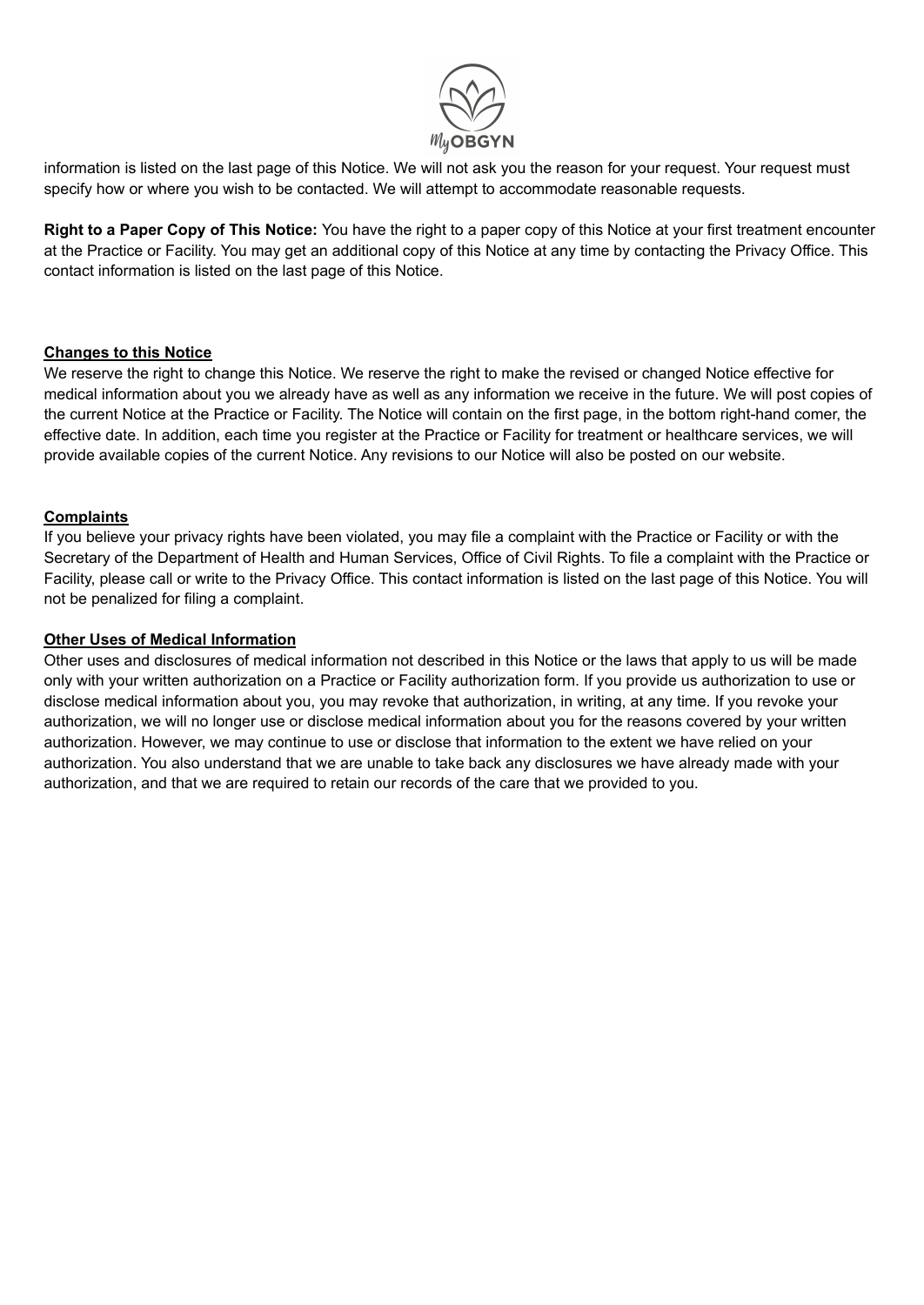

# **Acknowledgement of Receipt of the Notice of Privacy Practices (NPP)**

I hereby acknowledge that I have received from My OBGYN a copy of the Notice of Privacy Practices of My OBGYN. I understand that the Notice of Privacy Practices sets forth my rights relating to the use and disclosure of my personal health information and explains how My OBGYN can use and disclose my personal health information both with and without my authorization. I further understand that I may contact My OBGYN Privacy Officer, Claudia Luna, if I have any questions regarding the contents of this Notice or to file a complaint.

Patient Name

Patient/ Healthcare Agent/ Guardian/ Relative Signature Date

\_\_\_\_\_\_\_\_\_\_\_\_\_\_\_\_\_\_\_\_\_\_\_\_\_\_\_\_\_\_\_\_\_\_\_\_\_\_\_\_\_\_\_\_\_\_\_\_

\_\_\_\_\_\_\_\_\_\_\_\_\_\_\_\_\_\_\_\_\_\_\_\_\_\_\_\_\_\_\_\_\_\_\_\_\_\_\_\_\_\_\_\_\_\_\_\_ \_\_\_\_\_\_\_/\_\_\_\_\_\_/\_\_\_\_\_\_\_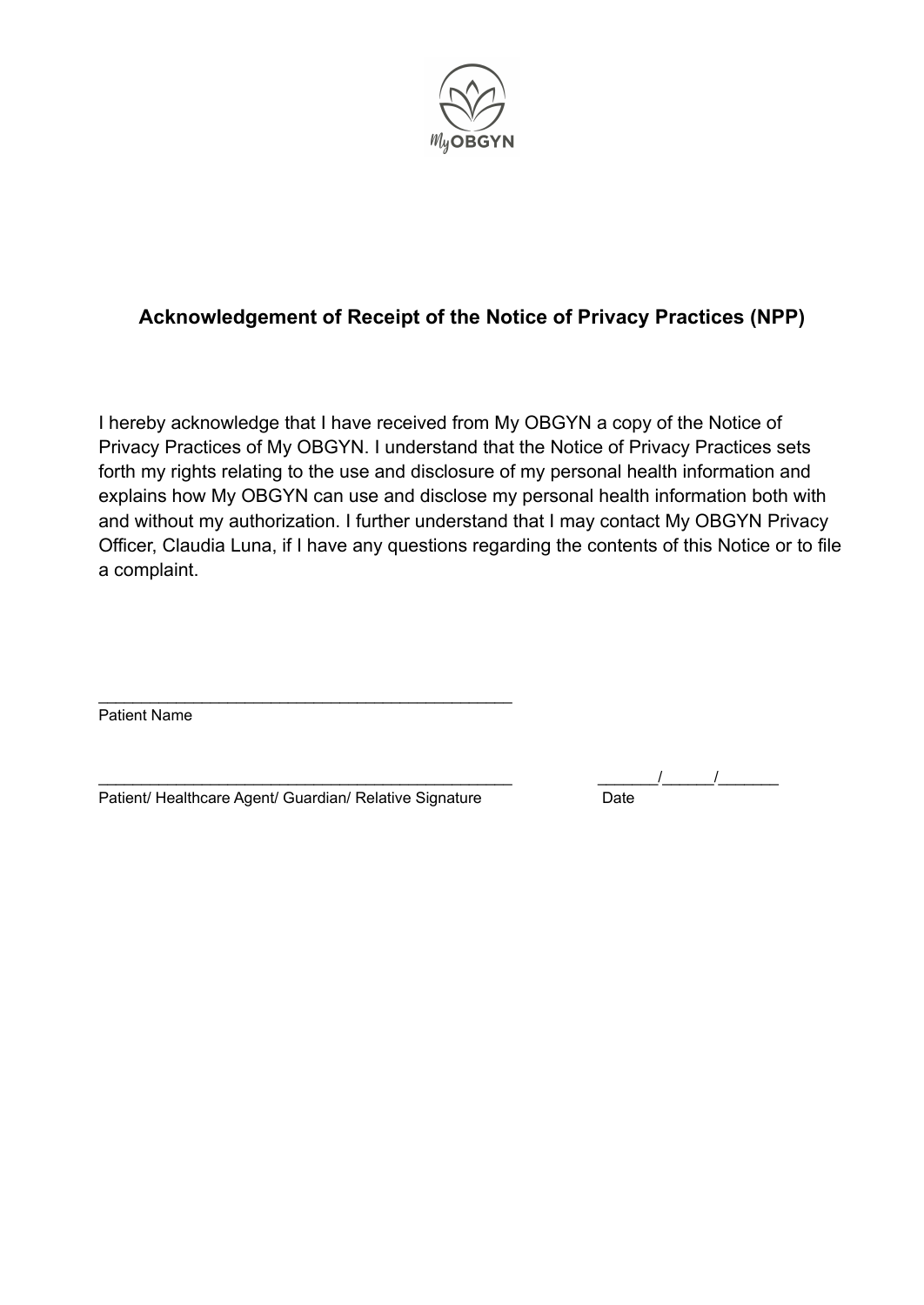

#### **Authorization for Release of Medical Information**

| <b>Patient Name</b>    | Date of Birth | Medical Record Number |
|------------------------|---------------|-----------------------|
| <b>Patient Address</b> | City          | State/Zip Code        |

I, or my authorized representative, request that health information regarding my health care and treatment as forth on this form: In accordance with Nevada State Law and the Privacy Rule of the Health Insurance Portability and Accountability Act of 1996 (HIPAA), I understand that:

1. This authorization may include disclosure of information relating to **Alcohol** and **Drug Abuse, Mental Health Treatmen**t, **Genetic Testing**, and **Confidential HIV Related Information**. only if I place my initials on the appropriate line in item 6(a). In the event the health information described below includes any of these types of information, and I initial the line on the box in item 6(a), I specifically authorize release of such information to the person(s) indicated in item 6(d).

2. If I am authorizing the release of alcohol, drug abuse treatment, mental health treatment, genetic testing, or HIV-related information, the recipient is prohibited from re-disclosing such information without my authorization unless permitted to do so under federal or state law. I understand that I have the right to request a list of people who may receive or use my HIV-related information without my authorization. If I experience discrimination because of the release of disclosure of HIV-related information or believe my personal health information has been disclosed without my consent, I may contact the Nevada Attorney General at 775-684-1108 or the Regional Office for Civil Rights Region IX at 800-368-1019. These agencies are responsible for protecting my rights.

3. I have the right to revoke this authorization at any time by writing to the health care provider listed below. I understand that I may revoke this authorization except to the extent that action has already been taken based on this authorization. I further understand that if I am authorizing the release of my health information to the care provider listed below to seek payment for health care provided to me, I cannot revoke the authorization to the extent that the records are needed to secure payment for these services.

4. I understand that signing this authorization is voluntary. My treatment, payment, enrollment in a health plan, or eligibility for benefits will not be conditioned upon my authorization of this disclosure.

5. Information disclosed under this authorization might be re-disclosed by the recipient (except as noted above in item 2), and this re-disclosure may no longer be protected by federal or state law.

#### 6. This Authorization Does Not Authorize You to Discuss my Health information or Medical Care with Anyone Other Than the **Attorney, Governmental Agency, Provider, Person OR Entity Specified IN ITEM 6(B)**

| 6 (a) Specific information to be released:<br>$\Box$ Medical records (office notes, radiology studies, lab results from: ____/____/____ to ____/____/____<br>□ Medical records (office notes, radiology studies, lab results for the past year ONLY.<br>□ Last 4 pap smear □ Last 4 mammograms □ Last 4 DEXA scan<br>□ Entire Medical Record, including patient histories, office notes (except psychotherapy notes), test results, radiology studies,<br>films, referrals, consult, billing records, insurance records, and records received from other healthcare providers.<br>□ Sensitive records request: (indicated by initialing) ______ Alcohol/Drug treatment _____ Mental Health Information<br>HIV-Related Information Genetic Information<br>Authorization to Discuss Health Information |
|------------------------------------------------------------------------------------------------------------------------------------------------------------------------------------------------------------------------------------------------------------------------------------------------------------------------------------------------------------------------------------------------------------------------------------------------------------------------------------------------------------------------------------------------------------------------------------------------------------------------------------------------------------------------------------------------------------------------------------------------------------------------------------------------------|
| 6(d) Release records to: Name of Health Care Provider/ Insurance/ Other                                                                                                                                                                                                                                                                                                                                                                                                                                                                                                                                                                                                                                                                                                                              |
| 7. Reason for release of information: □ Transferring Medical Care □ Primary Care Provider □ Consulting Provider □ Personal Records                                                                                                                                                                                                                                                                                                                                                                                                                                                                                                                                                                                                                                                                   |
| 8. Expiration date of authorization : 1. 1. 1. Expiration event of authorization :<br>(If no expiration date or even is selected, authorization will expire in one (1) year)                                                                                                                                                                                                                                                                                                                                                                                                                                                                                                                                                                                                                         |
|                                                                                                                                                                                                                                                                                                                                                                                                                                                                                                                                                                                                                                                                                                                                                                                                      |
|                                                                                                                                                                                                                                                                                                                                                                                                                                                                                                                                                                                                                                                                                                                                                                                                      |

All items on this form have been completed and my questions about this form have been answered. In addition, I have been provided a copy of this form. I further understand that there may be a copy fee of \$0.60 per page charge.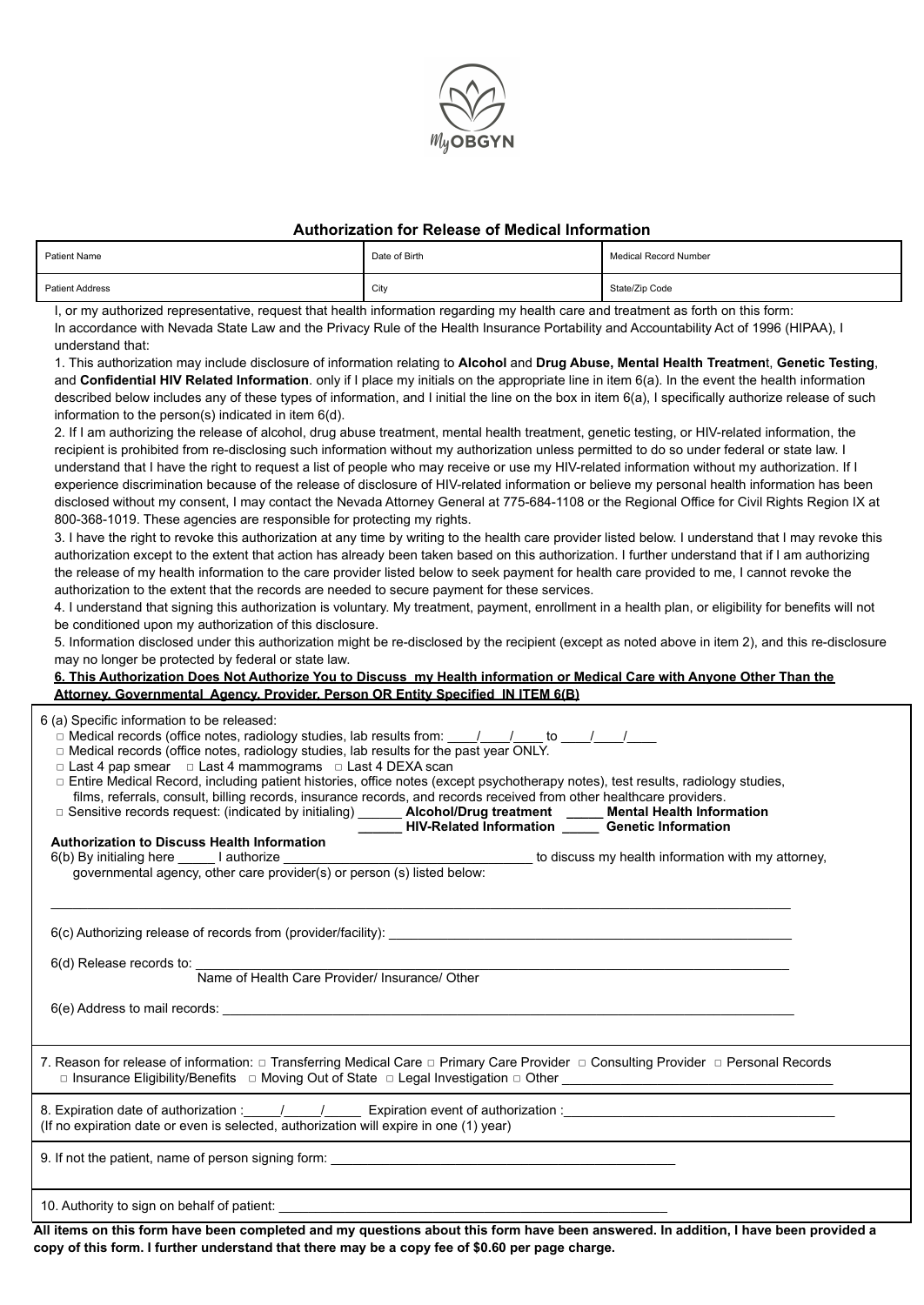

**Signature of patient or representative authorized by law Date**

**\_\_\_\_\_\_\_\_\_\_\_\_\_\_\_\_\_\_\_\_\_\_\_\_\_\_\_\_\_\_\_\_\_\_\_\_\_\_\_\_\_\_\_\_\_\_\_\_\_\_\_\_\_\_\_\_\_\_\_\_\_\_\_\_\_\_\_\_\_\_\_\_\_\_\_\_\_\_ \_\_\_\_\_\_\_\_/\_\_\_\_\_\_\_\_\_/\_\_\_\_\_\_\_\_\_\_\_**

## **Acknowledgement of Health Insurance Portability and Accountability Act (HIPPA) and Confidential Communications**

I am aware that the Privacy Practices Notice is posted in the main lobby for my review and that I have the right to a copy at my request.

The HIPPA privacy rule allows patients the right to place a restriction on uses and disclosures of their protected health information (PHI). Additionally, patients have the right to request confidential communications or that a communication of PHI be made by alternative means.

| I wish to be contacted in the following manner: (Check all that apply)<br>Methods selected below do not apply to appointment reminders |                                                      |  |  |  |
|----------------------------------------------------------------------------------------------------------------------------------------|------------------------------------------------------|--|--|--|
| □ Home Phone                                                                                                                           | □ Work Phone                                         |  |  |  |
| $\Box$ ok to leave message with detailed information                                                                                   | $\Box$ ok to leave message with detailed information |  |  |  |
| $\Box$ ok leave message with call back number only                                                                                     | $\Box$ ok leave message with call back number only   |  |  |  |
| $\Box$ Mobile Phone                                                                                                                    | $\Box$ Written Communication                         |  |  |  |
| $\Box$ ok to leave message with detailed information                                                                                   | $\Box$ ok to mail to my home address                 |  |  |  |

 $\Box$  ok to leave message with call back number  $\Box$  ok to email to :

 $\Box$  ok to text message with call back number only

I authorize the release of all my protected health information to:

Patient Portal Communication Notification: by registering for the Patient Portal, the patient has given the practice permission to communicate detailed information through secure messaging. The patient will have to log in to the portal using their personal username and password to read any secure messages that are received. To learn more about the Patient Portal, please speak to the front office staff to register.

|                          |                                                                                                                |            | $DOB$ / / |
|--------------------------|----------------------------------------------------------------------------------------------------------------|------------|-----------|
| Relationship to patient: |                                                                                                                |            |           |
|                          |                                                                                                                |            |           |
|                          | Home Phone: ___________________________Mobile: _____________________________Work Phone:______________________  |            |           |
|                          |                                                                                                                |            | $DOB$ / / |
| Relationship to patient: |                                                                                                                |            |           |
|                          |                                                                                                                |            |           |
|                          | Home Phone: ______________________________Mobile: _____________________________Work Phone: ___________________ |            |           |
|                          |                                                                                                                |            |           |
| <b>Patient Name</b>      |                                                                                                                | <b>DOB</b> |           |
|                          |                                                                                                                |            |           |